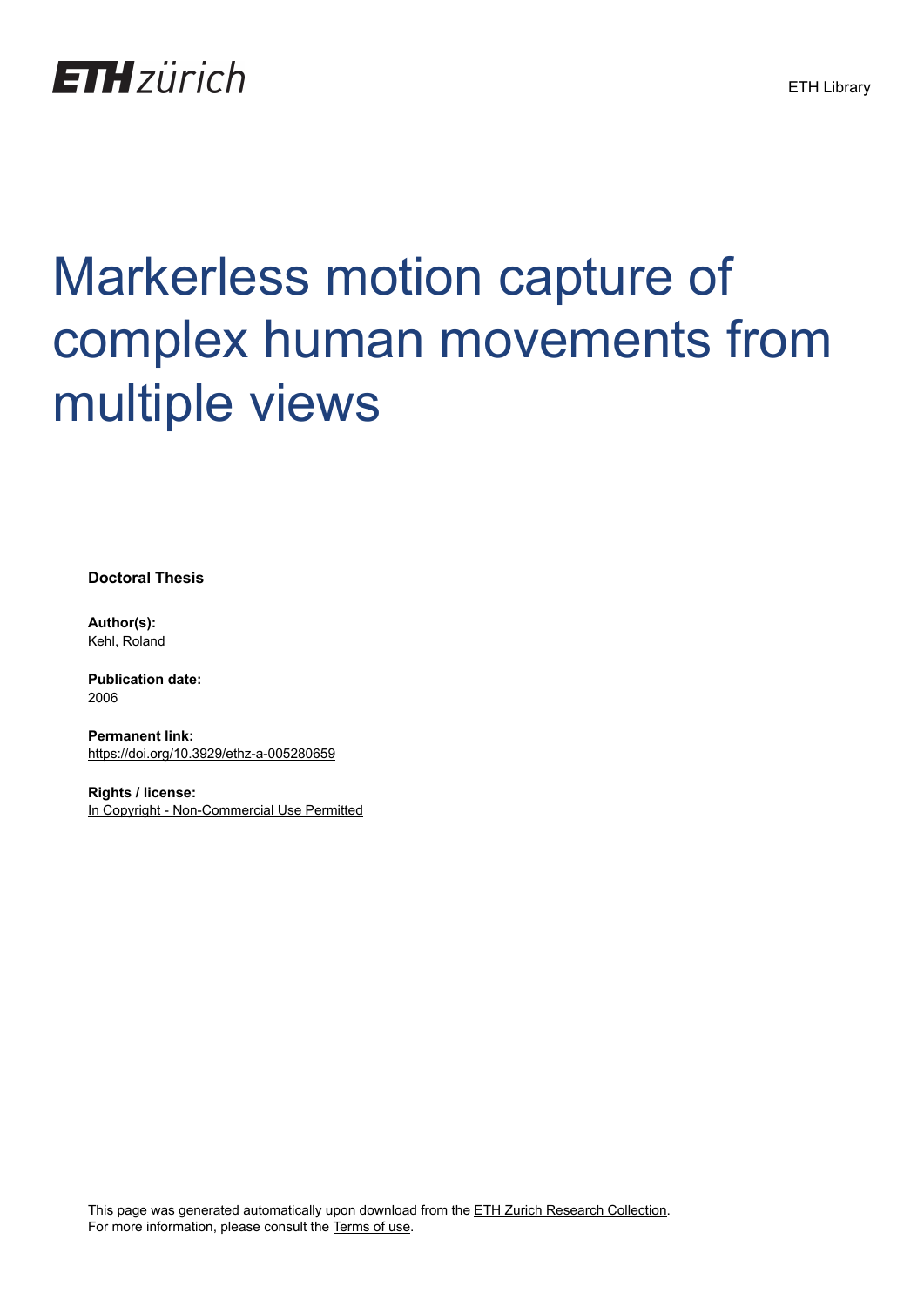Diss. ETH No. <sup>16682</sup>

### Markerless Motion Capture of Complex Human Movements from Multiple Views

#### A dissertation submitted to the SWISS FEDERAL INSTITUTE OF TECHNOLOGY ZURICH

for the degree of Doctor of Sciences ETH Zürich

presented by

Roland Kehl Dipl. El. Ing. ETH born  $23^{th}$  April 1976 Swiss Citizen

aeeepted on the recommendation of

Prof. Dr. Luc Van Gool, examiner Prof. Dr. D.M. Gavrila, co-examiner

**July 2006**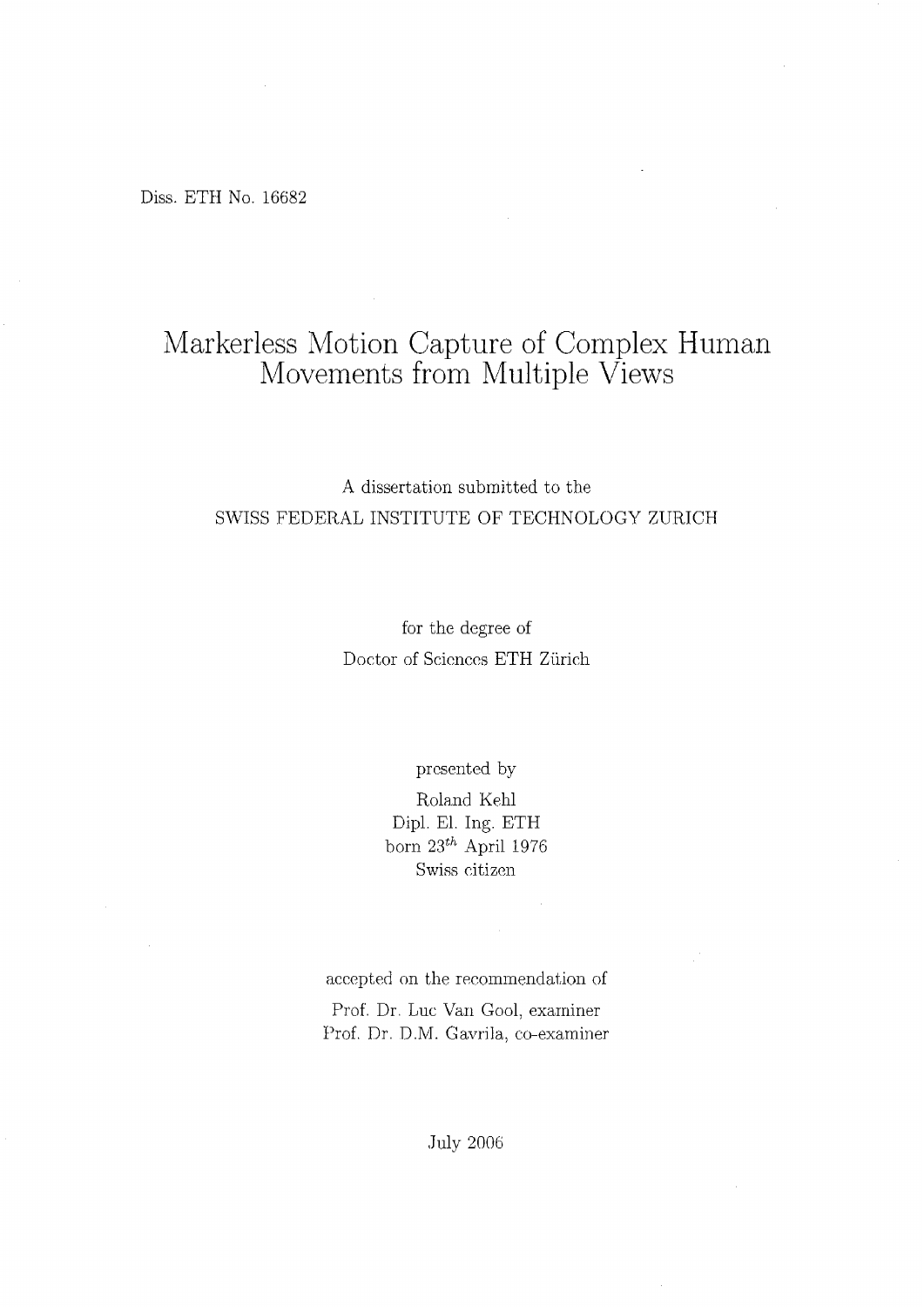## Zusammenfassung

Forschung die sich mit dem Aufzeichnen von Bewegungen artikulierter Objekte befasst wird immerpopulärer, speziell im Fall des menschlichen Körpers.Die Möglichkeit solche Bewegungen in Videosequenzen zu erkennen und zu verfolgen ist die Basis für viele interessante Anwendungsbereiche, wie z. Bsp. Überwachung, Mensch-Maschine-Schnittstellen oder computergenerierte Animationen in der Film- und Spiel-Industrie. Diesen Anwendungen zu Grunde liegt die Aufgabe, menschliche Bewegungen auf Videobildern zu erkennen und digital aufzuzeichnen, ein Verfahren das als Motion Capture bekannt ist.

Kommerzielle, video-basierte Motion Capture Systeme setzen voraus, dass die Per son einen schwarzen, eng anliegenden Anzug mit, weissen, klar sichtbaren Markierungen trägt. Allerdings ist solch ein Anzug nicht in jeder Situationerwünscht oder gar anwendbar. Daher stellt diese Arbeit eine Methodevor die es erlaubt, komplexe menschliche Bewegungen ohne jegliche Markierungenam Körper aufzuzeichnen.

Ohne diese Markierungen wird die Aufgabe ungleich schwieriger und erfordert robuste Bilddaten und komplizierte Optimierungs-Methoden. Der vorgeschlagene Ansatz stützt sich auf eine Kombination aus verschiedenen Arten von Daten, wie z. Bsp. Bildkanten, Farbe und eine 3D Rekonstruktion der Person. Wir zeigen dass solch eine Kombination in der Lage ist unsere Methode robust gegen Doppeldeutigkeiten zu machen, wie sie z. Bsp. entstehen wenn Körperteile sich berühren oder sich gegenseitig verdecken.

Ein artikuliertes Modell des menschlichen Körpers, gebaut aus Superellipsoiden, Optimierung um diejenige Pose zu finden welche die Bilddaten anhand des Modells am besten erklärt. Dabei helfen wenige, zufällig ausgewählte Stichproben SMD von lokalen Minima der Kostenfunktion zu befreien und erlauben es gleichzeitig schneller ans Ziel zu kommen als mit anderen Methoden.

Wir veranschaulichen die Leistungsfähigkeit unseres Ansatzes anhand von mehreren anspruchsvollen Sequenzen und zeigen, dass bereits fünf Kameras ausreichen um komplexe Bewegungen aufzuzeichnen.Dabei wird die menschliche Pose mit <sup>24</sup> Freiheitsgraden mit bis zu 2 Bildern pro Sekunde berechnet.